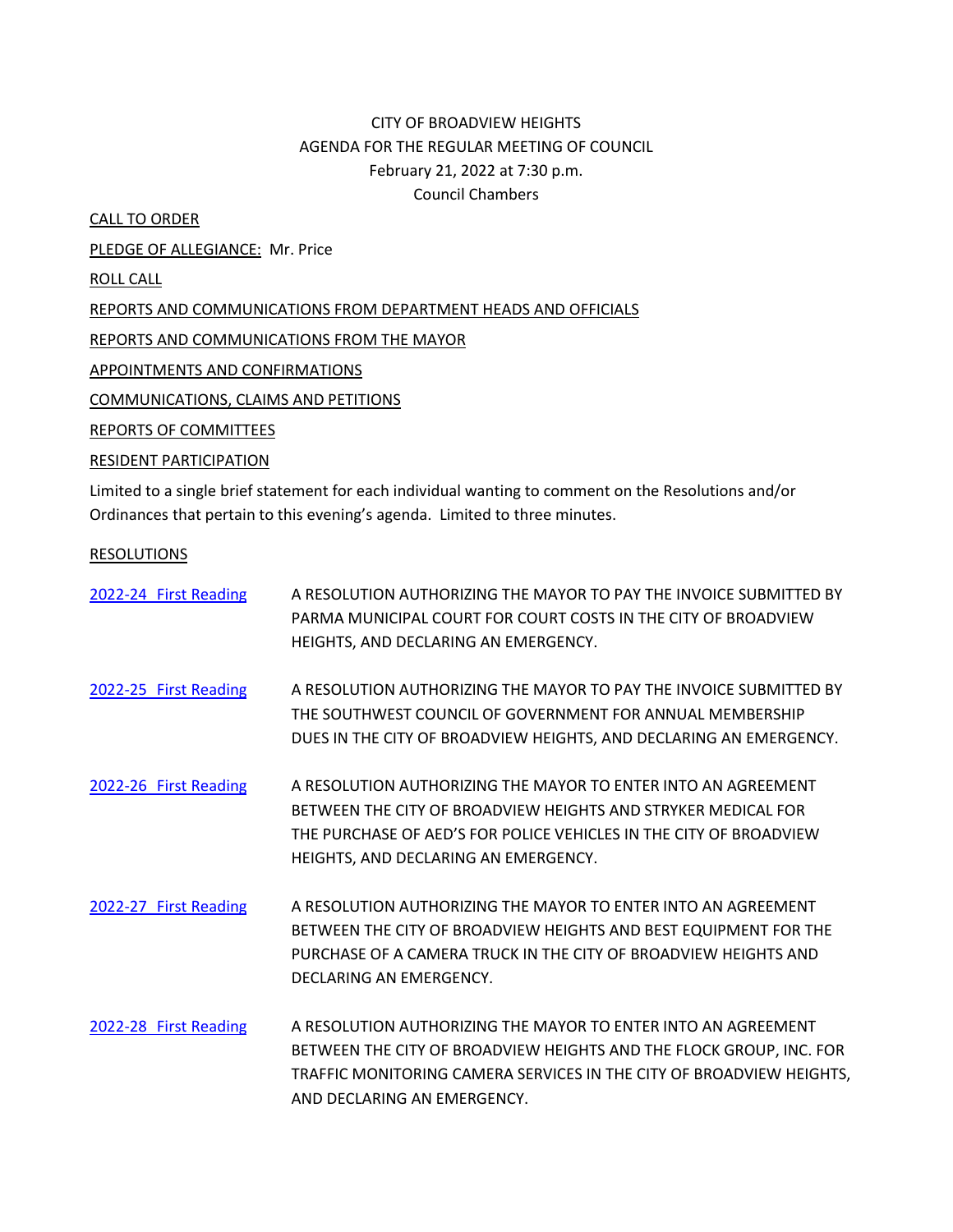- 2022-29 [First Reading](https://www.dropbox.com/s/f367dm01zjv0kk3/2022-29%20AMEND%202019-138%20REGARDING%20AGREEMENT%20WITH%20OSBORN%20ENGINEERING%20FOR%20THE%20WALLINGS%20ROAD%20OVER%20I-77%20PROJECT.pdf?dl=0) A RESOLUTION AMENDING RESOLUTION 2019-138 REGARDING AN AGREEMENT BETWEEN THE CITY OF BROADVIEW HEIGHTS AND OSBORN ENGINEERING FOR THE WALLINGS ROAD OVER I-77 PROJECT IN THE CITY OF BROADVIEW HEIGHTS, AND DECLARING AN EMERGENCY.
- 2022-30 [First Reading](https://www.dropbox.com/s/fem0x5vzrge46us/2022-30%20ACCEPTING%20GRANT%20FROM%20THE%20OHIO%20LAW%20ENFORCEMENT%20BODY%20ARMOR%20PROGRAM.pdf?dl=0) A RESOLUTION ACCEPTING A GRANT FROM THE OHIO LAW ENFORCEMENT BODY ARMOR PROGRAM IN THE CITY OF BROADVIEW HEIGHTS, AND DECLARING AN EMERGENCY.
- 2022-31 [First Reading](https://www.dropbox.com/s/vgl9cyrdf3q2pkw/2022-31%20AGREEMENT%20WITH%20RUSH%20TRUCK%20CENTERS%20FOR%20THE%20PURCHASE%20OF%20PLOW%20TRUCKS.pdf?dl=0) A RESOLUTION AUTHORIZING THE MAYOR TO ENTER INTO AN AGREEMENT BETWEEN THE CITY OF BROADVIEW HEIGHTS AND RUSH TRUCK CENTERS FOR THE PURCHASE OF PLOW TRUCKS IN THE CITY OF BROADVIEW HEIGHTS, AND DECLARING AN EMERGENCY.
- 2022-32 [First Reading](https://www.dropbox.com/s/myjw9ccrwmyey6u/2022-32%20AGREEMENT%20WITH%20JUDCO%20TRUCK%20EQUIPMENT%20FOR%20THE%20PURCHASE%20AND%20INSTALLATION%20OF%20PLOW%20TRUCK%20EQUIPMENT.pdf?dl=0) A RESOLUTION AUTHORIZING THE MAYOR TO ENTER INTO AN AGREEMENT BETWEEN THE CITY OF BROADVIEW HEIGHTS AND JUDCO TRUCK EQUIPMENT FOR THE PURCHASE AND INSTALLATION OF PLOW TRUCK EQUIPMENT IN THE CITY OF BROADVIEW HEIGHTS, AND DECLARING AN EMERGENCY.
- 2022-33 [First Reading](https://www.dropbox.com/s/ifg8v8jqkcmdidb/2022-33%20AGREEMENT%20WITH%20KONICA%20FOR%20THE%20PURCHASE%20OF%20COPIERS.pdf?dl=0) A RESOLUTION AUTHORIZING THE MAYOR TO ENTER INTO AN AGREEMENT BETWEEN THE CITY OF BROADVIEW HEIGHTS AND KONICA FOR THE PURCHASE OF COPIERS IN THE CITY OF BROADVIEW HEIGHTS, AND DECLARING AN EMERGENCY.
- 2022-34 [First Reading](https://www.dropbox.com/s/r6xkvt3990vgews/2022-34%20AGREEMENT%20WITH%20DSLR%20PROS%20FOR%20THE%20PURCHASE%20OF%20DRONES.pdf?dl=0) A RESOLUTION AUTHORIZING THE MAYOR TO ENTER INTO AN AGREEMENT BETWEEN THE CITY OF BROADVIEW HEIGHTS AND DSLR PROS FOR THE PURCHASE OF DRONES IN THE CITY OF BROADVIEW HEIGHTS, AND DECLARING AN EMERGENCY.
- 2022-35 [First Reading](https://www.dropbox.com/s/h7jgeqpmpdcfkiw/2022-35%20AGREEMENT%20WITH%20EASTON%20FOR%20A%20PRI%20LINE.pdf?dl=0) A RESOLUTION AUTHORIZING THE MAYOR TO ENTER INTO AN AGREEMENT BETWEEN THE CITY OF BROADVIEW HEIGHTS AND EASTON FOR A PRI LINE IN THE CITY OF BROADVIEW HEIGHTS, AND DECLARING AN EMERGENCY.
- 2022-36 [First Reading](https://www.dropbox.com/s/y1749n4iudyg6cx/2022-36%20AGREEMENT%20WITH%20THE%20EMPLOYEE%20ASSISTANCE%20GROUP%20FOR%20THE%20CITY%27S%20EMPLOYEE%20ASSISTANCE%20PROGRAM.pdf?dl=0) A RESOLUTION AUTHORIZING THE MAYOR TO ENTER INTO AN AGREEMENT BETWEEN THE CITY OF BROADVIEW HEIGHTS AND THE EMPLOYEE ASSISTANCE GROUP FOR THE CITY'S EMPLOYEE ASSISTANCE PROGRAM IN THE CITY OF BROADVIEW HEIGHTS, AND DECLARING AN EMERGENCY.
- 2022-37 [First Reading](https://www.dropbox.com/s/ey06ts11gfgvecx/2022-37%20AGREEMENT%20WITH%20FALLSWAY%20EQUIPMENT%20CO.%2C%20INC.%20FOR%20POLICE%20VEHICLE%20EQUIPMENT.pdf?dl=0) A RESOLUTION AUTHORIZING THE MAYOR TO ENTER INTO AN AGREEMENT BETWEEN THE CITY OF BROADVIEW HEIGHTS AND FALLSWAY EQUIPMENT CO., INC. FOR POLICE VEHICLE EQUIPMENT IN THE CITY OF BROADVIEW HEIGHTS, AND DECLARING AN EMERGENCY.